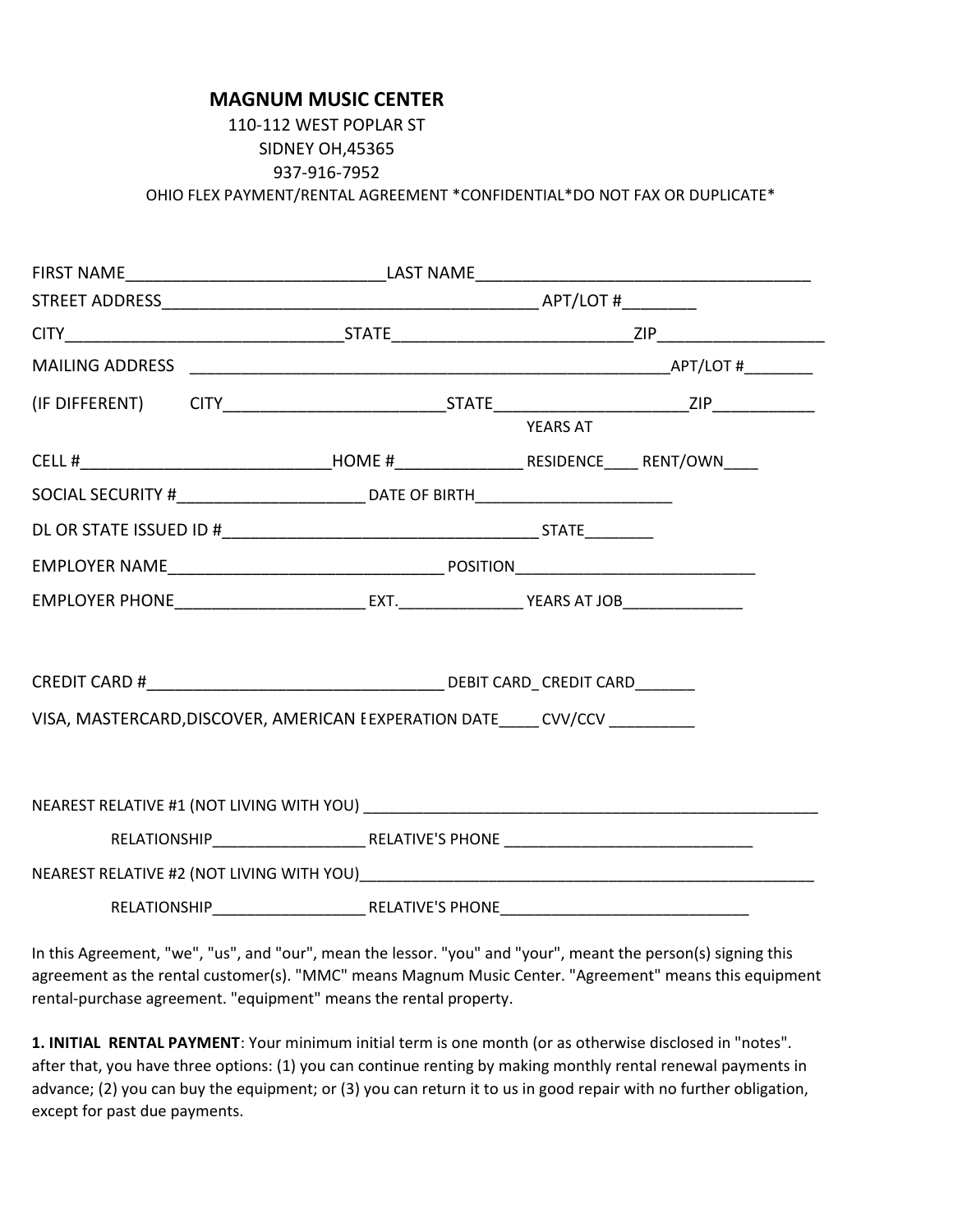**2.RENTAL TERM AND PAYMENT SHEDULE**: This Agreement is for one month and is renewable by making renewal payments in advance for every month you choose to renew this Agreement.

**3. PURCHASE OPTION**: You do not own the equipment. If you choose and are current, you can buy the equipment at any time by excercising your early purchase option(EPO). Your EPO price is the "lease purchase price", less 100% of all rental payments made (not including any taxes or fees), less 10% of that amount, plus tax. The "EPO Price" or "lease purchase price" does not include other charges such as late fees, which are explaned below. Any unpaid late fees and past due payments will be added to the payoff.

**4.TERMINATION AND DEFAULT:** you may terminate this Agreement at any time by returning the equipment in good condition, fair wear and tear excepted, or by making arrangements with us for its return. You must pay any past due amounts you owe. We may terminate this Agreement if you fail to keep any of your agreemetns. We may notify you of termination in writing, or by e-mail, or by telling you. You agree to pay us the fair market value of the equipmentif you fail to return it to us when this Agreement terinamtes. You remain liable for rental payments until equipment is returned to us.

**5. LOSS OF OR DAMAGE TO EQUIPEMENT:** You are liable for loss Of or damage to the equipment in excess or normal wear and tear from all causes. You must pay us the fair market value of the equipment if it is lost or destroyed. If it is damaged, you must pay us immediately for all repairs, not to exceed fair market value. We do NOT carry insurance on the equipment. You are not required to purchase insurance for the equipment from us or from any insurer owned or controlled by us.

**6. CREDIT CARD AUTHORIZATION:** You hereby authorize us to charge your credit/debit account number provided on this Agreement and/or otherwise provided to us for any amounts owed under this Agreement. These charges may include the remaining balance of purchase price/value less credit for previous rent paid should equipment not be returned to magnum music center upon demand, past due rent payments (more than 10 days late), unpaid late fees, returned checks, NSF fees, billable reoair charges, and for missing items upon cancellation of agreement and return of equipment.

**7. CONSENT TO CONTACTBy signing below, I agree to receive emails from Magnum Music Center at the email address I provided, as well as to receive custometr service and collections calls, including through the possible use of automated dialing systems and prerecorded messages and texts, at the telephone/cellular number(s) I provide Magnum Music Center.**

**8.OTHER CHARGES:** These fees are all reasonably related to the service performed.

*a) Bank or credit card declined: if your payment is denied for any reason, you must pay us a \$25.00 charge to cover* our costs in processing your payment in addition to your rental payment.

b) late fee: if you fail to make a renewal payment withing 7 days of due date, you must pay us \$5.00 plus yoyur rental payment to continue using the equipment. Late fee amount subject to change if state law changes.

c)NSF check fee: if your check is returned for any reason, a nsf fee of \$25.00 or maximum allowable by State Law will be due or charged to the credit/debit card we have on file.

d) security deposit. See item #18

**9. MAINTENANCE OF EQUIPMENT:** You are fully responsible for maintaining and servicing the rental equipment including all adjustments, repairs and general cleaning.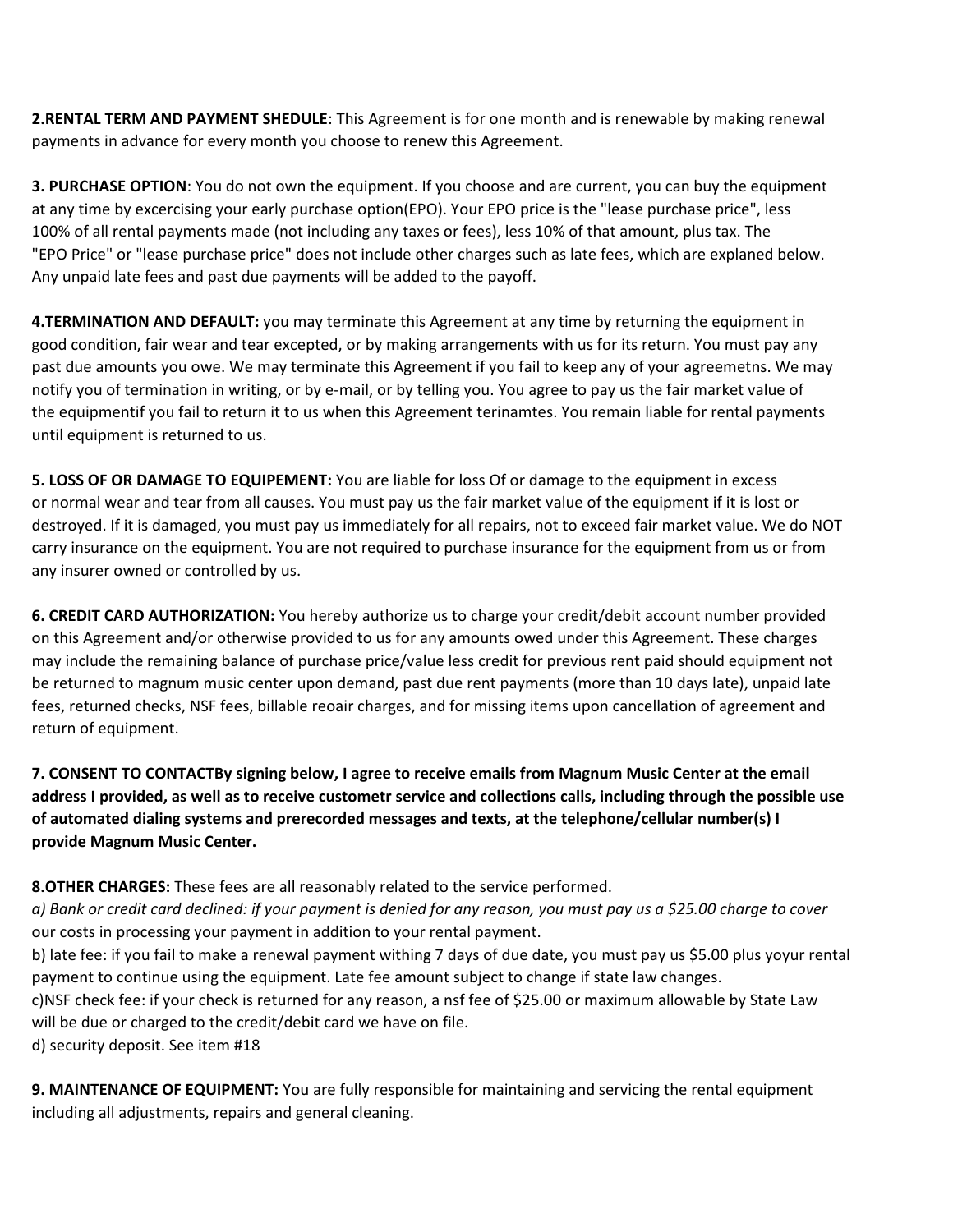**10. REINSTATEMENT:** If you fail to make a timlely renewal payment, this Agreement expires. You can reinstate it without losing any rights previously acquired by making all payments due or returning the equipment to us as soon as we ask you to. If you return the equipment to us promptly, you will have three months from the date of return to reinstate, we will furnish you with the same equipment or equipment of comparible quality and condition.

**11.WARRANTY**: If a manufacturer's warranty still covers the equipment when you acquire ownership, we will transfer it to you if it is transferable.

**12. REIMBURSEMENT OF COSTS:** If you breach this agreement, you will have to pay us for all reasonable costs we incure in getting our equipment back. These cost may include attorneys's fees and court costs if they are incurred and permitted by law.

**13. EQUITY:** You understand that we own the equpimentuntil you buyit or obtain ownership as stated in this Agreement. If you declare bankruptcy, we retain title, and the equipment must be returned to us immediately. You do not have the right to a refund of any rental payments when this Agreement is terminated.

**14. LOCATION OF EQUIPMENT:** You agree to keep the equpiment on your person or at the address shown above. You must inform us in writing of any address changes. If you remove the equipment without our written consent, we have the right to terminate this Agreement immediately.

**15. ASSIGNMENT:** You have no right to sell, transfer, assign, pawn, pledge, sub-lease, or encumber the equipment o this Agreement in any way. We may sell, transfer, or assign our rights in this Agreement.

**16. DAMAGE TO OTHER PROPERTY AND CONTACT WITH THIRD PARTIES**: You understand that we will not be responsible for any loss or damage to any property arising out of your use of the equpiment. You also agree that we can contact your spouse, or your nearest living relative regarding your account with us.

**17.CREDIT REPORT AUTHORIZATION**: You give us permission to obtain a credit report on you for approval perposes and at any time during this Agreement.

**18. SECURITY DEPOSIT:** You may have been required to make a security deposit. When this Agreement terminates, we will refund any security deposit less any amounts you still owe us within 30 days.

**19. NECESSARY CORRECTIONS**: We reserve the right to make corrections, which might be necessary due to mathemat errors caused by systems, staff or agents. You are entitled to a full accounting at any time and upon request. reserve the right to make modifications as directed by applicable law when necessary.

| <b>Autopay Enrollment Autorization</b><br>Sign below to authorize paymnt(s) from your credit/debit card information provided for initial payment |  |                        |  |                  |  |  |
|--------------------------------------------------------------------------------------------------------------------------------------------------|--|------------------------|--|------------------|--|--|
| and/of Monthly Pyamnets:                                                                                                                         |  |                        |  |                  |  |  |
| Initial Payment                                                                                                                                  |  | <b>Monthly Payment</b> |  | Billing Zip Code |  |  |
| Cardholder Signature X                                                                                                                           |  |                        |  |                  |  |  |
|                                                                                                                                                  |  |                        |  |                  |  |  |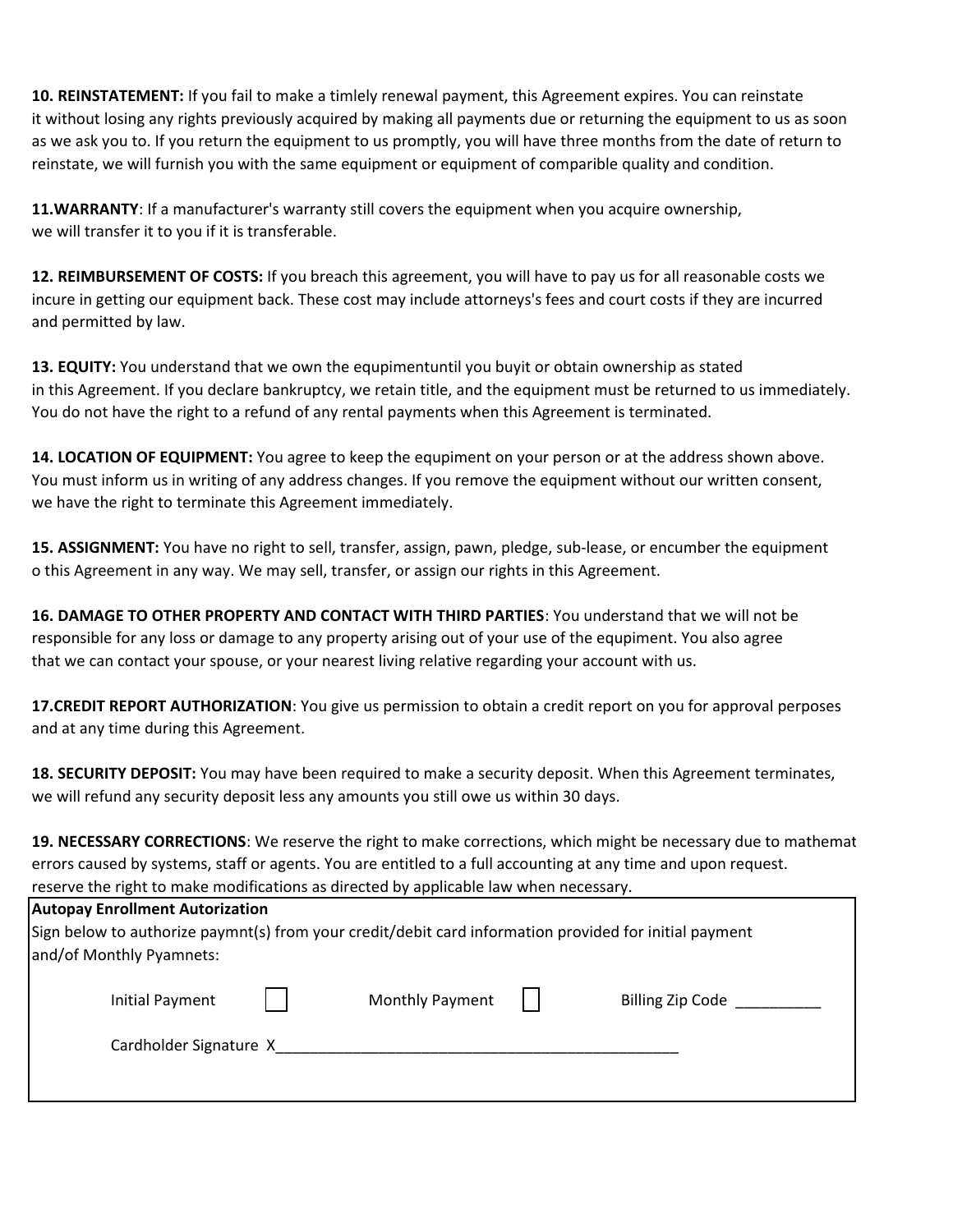| Initial Payment Disclosure    | <b>Monthly Payment disclosure</b>        |
|-------------------------------|------------------------------------------|
| Initial rent                  | Rent Per Month                           |
| <b>Initial Tax</b>            | Sales Tax Per Month                      |
| security deposit              | <b>Total Monthly Charge</b>              |
| Admin Fee                     | <b>Total Number Payments to Purchase</b> |
| total initial payment $\oint$ | Date Due Each Month                      |
|                               | Next Payment Due Date                    |

## **NOTICE: THIS LEASE-PURCHASE AGREEMENT IS REGULATED BY STATE LAW AND MAY BE ENFORCED BY THE ATTORNEY GENERAL OR BY PRIVATE LEGAL ACTION.**

**YOUR SIGNATURE X** 

 $\mathbf{I}$ 

MMC SIGNATURE X\_\_\_\_\_\_\_\_\_\_\_\_\_\_\_\_\_\_\_\_\_\_\_\_\_\_\_\_\_\_\_\_\_\_\_\_\_\_\_\_\_\_\_\_\_\_\_\_\_DATE\_\_\_\_\_\_\_\_\_\_\_\_\_\_